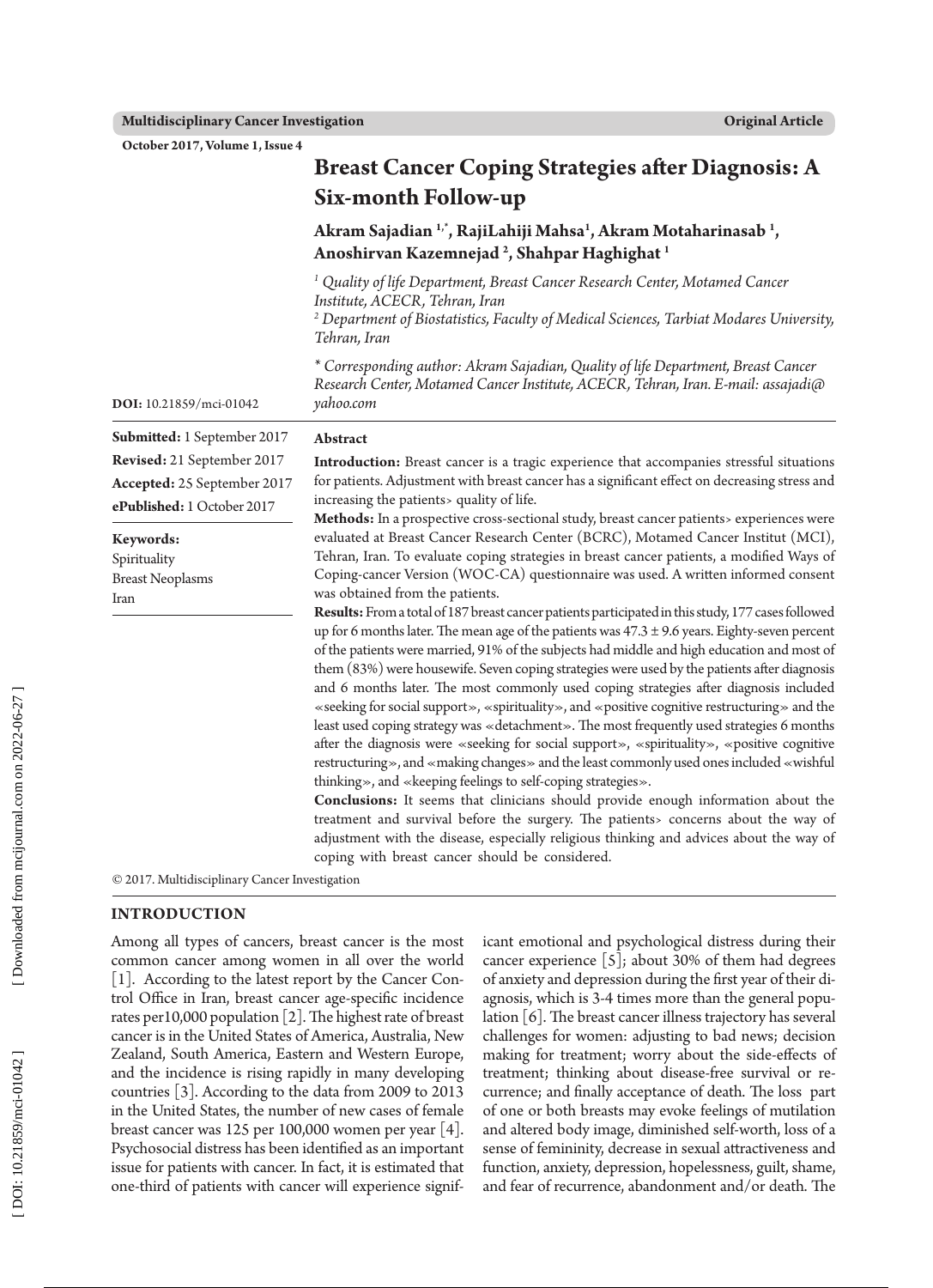removal of a breast should be understood as an ampu tation of a body part, a part that symbolizes sexuality, femininity, gender and maternal issues [3]. Through the breast cancer diagnosis most patients have fear with neg ative emotions. In addition, stress and some difficulties about the cancer stigma products may lead the patients to use different types of coping strategies. Lazarus and Folkman define coping as a dynamic process involving cognitive and behavioral efforts to enable people to live with internal or external demands brought about by dis ease [7]. Previous cross sectional findings [8-12] suggest that women with breast cancer who use strategies such as positive cognitive restructuring (also known as positive reappraisal), acceptance, emotional processing, or emo tional expression have better quality of life than those who use more passive coping strategies such as avoidance or minimizing importance of their cancer.

The meta-analysis in 2014  $\lfloor 13 \rfloor$  indicated that in several circumstances, coping effectiveness was dependent on cancer stage, treatment, disease duration, and type of coping measure. Use of coping targeting adjustment and avoiding use of disengagement forms of coping were related to better psychological well-being and physical health. A longitudinal study that followed women for up to 5 years found that variability in coping strategies was observed at times of greatest stress (treatment, re currence, and terminal phase of cancer) and suggested that change in coping strategies may be linked more to "illness stages" than to any specific length of time since diagnosis [14]. The use of coping strategies was associ ated with adjustment with the disease and increasing quality of life of the patients after breast cancer diagno sis [15-18]. The role of religion and spirituality in cop ing with illness has received relatively little attention as a specific area of study. By and large, studies examining religious coping in medically ill patients have found that between 34% and 86% have reported using their reli gious/spiritual cognitions and activities in coping with their illness [19, 20]. In Iran, several qualitative studies have been conducted on the experiences of patients with breast cancer. In general, these studies have highlighted that the most important coping methods are religious beliefs, thinking and acceptance of the illness [3, 21]. At different stages, women need different interventions. For example, those who are newly diagnosed with can cer may benefit more from interventions that last about 6 to 10 weeks. In addition, patients with more survival can benefit more from monthly and patient-centered inter ventions [22-24]. Therefore, it seems necessary to have coping behaviors presented in order to provide patient with qualified medical assistance. In psycho-oncological research, these investigations have helped shift the focus from patients' dispositional religiousness to their specific responses to illness. However, only few items or a single scale were used and predominantly positive aspects of religious coping were measured [25]. This study aimed to examine coping strategies among women with breast

cancer at first diagnosis and 6 months after the diagnosis (treatment) and to explore the potential moderating in fluences of situational factors (cancer stage, current treat ments, time since diagnosis) on the disease.

# **METHODS**

This longitudinal study was conducted on 187 patients with cancer at the Cancer Quality of Life Department, Breast Cancer Research Center, Motamed Cancer Insti tute (ACECR), Tehran, Iran. In this study, the patients with breast cancer were interviewed by trained inter viewers at baseline via a structured questionnaire. Then, approximately 6 months after the initial diagnosis of the breast cancer, 177 cases completed the follow-up ques tionnaire. The follow-up interview was conducted using a coping questionnaire, which assessed information similar to that obtained at baseline. The structured questionnaire was designed according to the previous studies' ques tionnaires that determined coping strategies in breast cancer patients [26-29]. The content validity was con firmed using two methods (qualitative and quantitative). In the qualitative phase, an expert panel consisting of two psychiatrist experts, six health science professionals, one epidemiologist expert and an expert on social medicine assessed the content validity. Experts evaluated grammar, wording, item allocation and scaling of the questionnaire. In the quantitative phase, two indicators were calculated: the content validity index (CVI) and the content validity ratio (CVR). Internal consistency reliability was 0.79 as measured by Cronbach's alpha 0.75.

This questionnaire consists of 21 items making up the seven factors: "seeking and using social support", "keep ing feelings to self", "positive cognitive restructuring", "wishful thinking", "making changes", "spirituality", and "detachment". In this study, breast cancer patients were asked about which coping strategies they used to cope with their situation. At baseline, they were asked to re spond for the time since their breast cancer diagnosis; at both follow-up time points, they were asked to respond for the past 6 months. The response format was based on a 5-point Likert scale where  $1 =$  not at all,  $2 =$  rarely,  $3 =$ sometimes,  $4 =$  often, and  $5 =$  very often.

The data collected from the patients were analyzed using descriptive and analytical statistics by the SPSS version 20. To compare different coping strategies, the mean scores of the factors were compared. We examined the relationship between demographic factors and coping strategies, using the chi-square test and P value < 0.05 was significant. Then, coping strategies were compared using paired-samples t-test and one-way ANOVA.

## **RESULTS**

A total of 177 participants were completed question naires in two steps after breast cancer diagnosis and 6 months after diagnosis.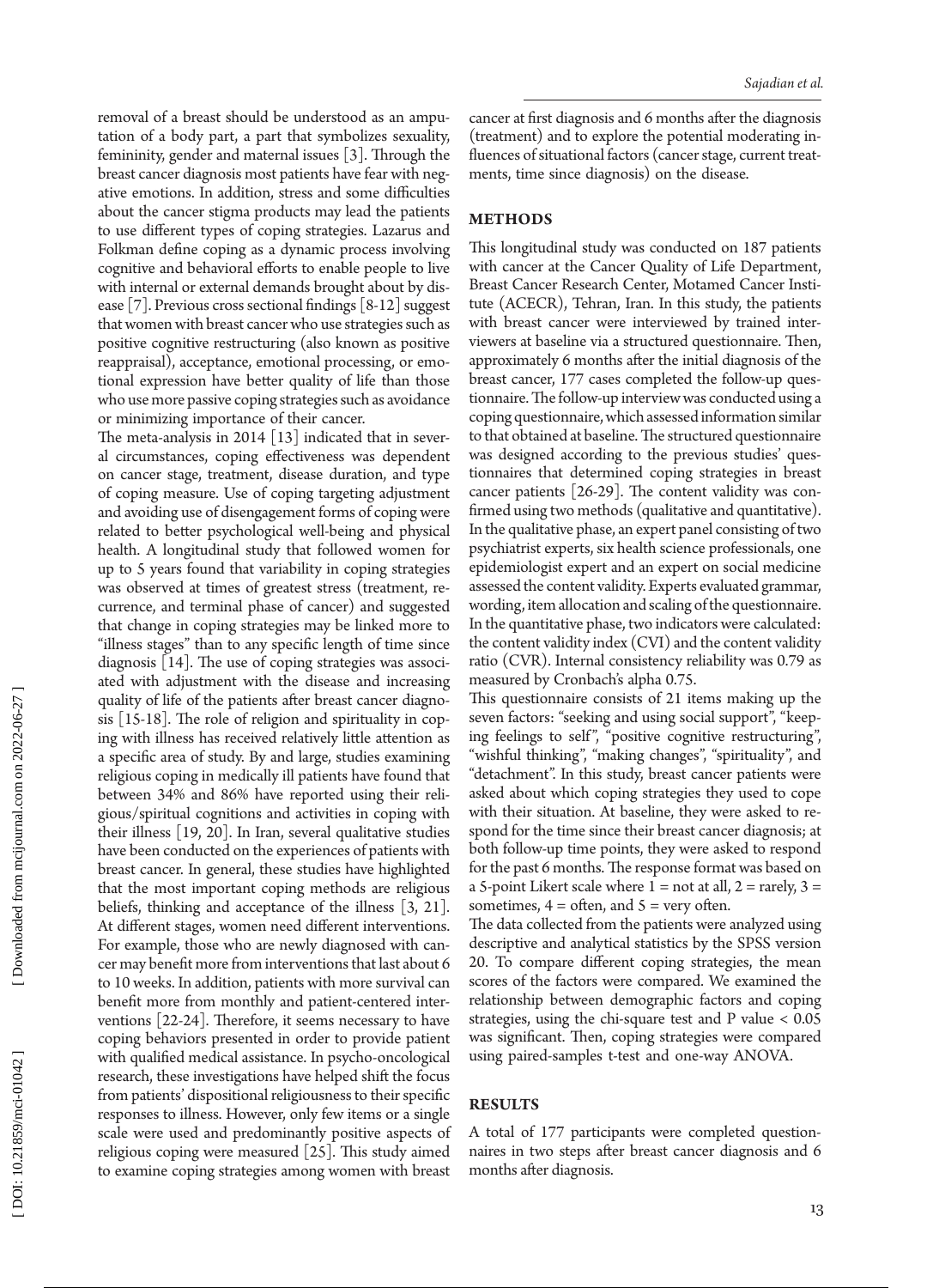Participant's socio-demographic characteristics, disease, tumor, and treatment characteristics are presented in ta ble 1. The women's age ranged from 26 to 83 years with a mean of 47.32  $\pm$  9.6 years. Eighty-seven percent of the subjects were married, 83% were housewife and 91% were educated. Results showed that 48 women were in stage I, 87 patients were in stage II, and 52 cases were in stage III of the breast cancer diagnosis. Also, mastecto my had been performed in 82% of the subjects and 101 women had a breast-conserving surgery (Table 1). Patients used several coping strategies. There was a significant difference in the mean scores of coping strategies after the diagnosis and 6 months later  $(46.37 \pm 11.42,$  and 51.48 ± 9.80, respectively; P < 0.0001) (Table 2).

The mean scores of the most commonly used coping strategies including seeking social support, spirituality and positive cognitive restructuring immediately after diagnosis were  $57.4 \pm 20, 83.3 \pm 23,$  and  $59 \pm 23,$  respectively. .While detachment was the least commonly used coping strategy with the mean score of  $45 \pm 26$ . The mean scores of the most frequently used strategies including seeking for social support, spirituality, positive cognitive restructuring, and making changes 6 months after the diagnosis were  $65 \pm 18$ ,  $87.5 \pm 18$ ,  $70.5 \pm 21$ , and  $64.4 \pm 23$ , respectively. While the least commonly used strategies were wishful thinking and keeping feel ings to self-coping strategies with the mean scores of 27.6 ± 25 and 45 ± 23, respectively. Results after a 6-month follow-up showed that strategies such as spirituality (P < 0.04), seeking social support, positive cognitive re structuring, detachment and making changes were used significantly more than at the time of diagnosis ( $P \lt$ 0.0001) and the coping strategy of keeping feeling was used less than at the time of diagnosis ( $P < 0.003$ ). The spirituality was the most common coping strategy used after the diagnosis and 6 months later (T = 83.33, and T  $= 87.57$ , respectively) (P < 0.04). The results of the present study showed no significant difference between the coping strategies and demographic factors. The partici pants were asked open-ended questions and the results showed that women with further stress used coping strat egies most frequently.

#### **DISCUSSION**

The aim of this longitudinal study was to examine cop ing strategies among women with breast cancer before and after treatment. In this study we found that the most commonly used coping strategies immediately after di agnosis and 6 month later were seeking social support, spirituality and positive cognitive restructuring, only the making changes coping strategies after treatment was greater. Detachment was the least commonly used coping strategy after diagnosis. While the least com monly used coping strategies 6 months after diagnosis were wishful thinking and keep feelings. Our results in dicated that patients after breast cancer diagnosis used several coping strategies in agreement with the Lazarus and Folkman's model [29], which showed that breast cancer patients used various coping strategies after diag nosis in response to stress. Previous studies have demon strated that some common coping strategies used by

**Table1:** Demographic Characteristics (n=177)

| <b>Baseline Characteristics</b> | $No. (\%)$ |
|---------------------------------|------------|
| Occupation                      |            |
| <b>House</b> wife               | 156(83)    |
| Employee                        | 31(17)     |
| <b>Education</b>                |            |
| <b>Illiterate</b>               | 16(9)      |
| <b>High school</b>              | 77(41)     |
| Diploma                         | 63(34)     |
| Collegiate                      | 31(16)     |
| <b>Marital</b> status           |            |
| <b>Single</b>                   | 25(13)     |
| <b>Married</b>                  | 162(87)    |
| <b>Stage</b>                    |            |
| T                               | 26(48)     |
| $\mathbf{I}$                    | 46(87)     |
| Ш                               | 52(28)     |
| Type of surgery                 |            |
| <b>Mastectomy</b>               | 82(45)     |
| <b>Conserving surgery</b>       | 101(55)    |

| Table 2: Comparison of Coping Strategies before and after the Treatment |                         |                 |         |  |
|-------------------------------------------------------------------------|-------------------------|-----------------|---------|--|
|                                                                         | <b>Before treatment</b> | After treatment | P value |  |
|                                                                         | Mean(SD)                | Mean(SD)        |         |  |
| <b>Total coping</b>                                                     | 46.37(11)               | 51.48(9)        | 0.0001  |  |
| Seeking/Social support                                                  | 57.40(20)               | 65.08(18)       | 0.0001  |  |
| <b>Keeping feeling</b>                                                  | 54.38(26)               | 47.10(23)       | 0.003   |  |
| Positive cognitive reconstraction                                       | 59.09(23)               | 70.48(21)       | 0.0001  |  |
| Spirituality                                                            | 83.33(53)               | 87.57(18)       | 0.041   |  |
| <b>Detachment</b>                                                       | 45.13(20/53)            | 58.65(22/94)    | 0.0001  |  |
| <b>Making changes</b>                                                   | 48.25(26)               | 64.39(23)       | 0.0001  |  |
| <b>Wishful thinking</b>                                                 | 48.38(29)               | 27.68(25)       | 0.0001  |  |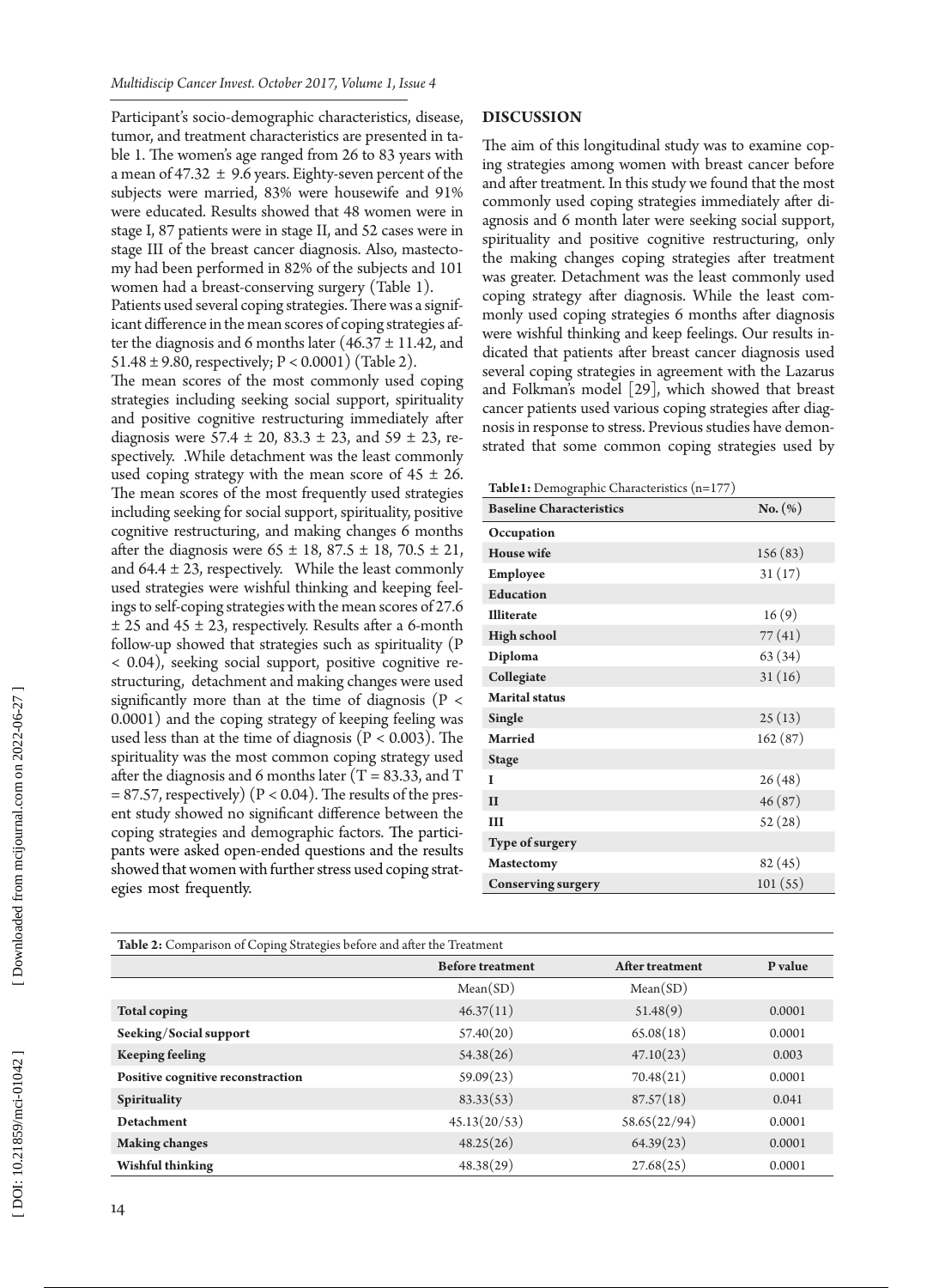breast cancer patients were positive cognitive restruc turing, wishful thinking, emotional expression, disease acceptance, increased religious practice, family and seeking social support [29-31] Our results seem to be consistent with those of other studies, which found coping strategies changed over time [24, 31, 32]. An other important finding was that wishful thinking was the least commonly used strategy 6 months after the diagnosis. These results are in agreement with those observed in earlier studies [8]. While, a recent study showed that wish and avoidance thinking was mostly used (69.0%) in Gaza patients with cancer to deal with stressful situations [33]. The most important aspects of coping with breast cancer in Iranian women at both steps were spiritual coping strategy. In religious com munities, it seems that the coping strategy of spirituality may help decrease stress in cancer patients and facilitate social support. Thus, health care providers who work with women diagnosed with breast cancer in these communities should be aware of the culturally depen dent roles that religion and spirituality play in coping with cancer [30]. Some of patients believed in their dis ease as a spiritual fate, a test bestowed on them by God. As they believed all power rested with God, they sur rendered themselves to their fate [34]. Religious faith and practice were the most frequent coping responses among women with cancer who "trusted God" about the course of their illness became stronger believers in an after-life concept and were less afraid of death [35]. Other studies were showed that spirituality was not separate from religion [30, 35]. Spiritual coping strat egy is defined as a process that people utilize to find meaning in stressful circumstances [35] and relieve it. Six months after diagnosis the Keep feelings strategy was less used than other strategies for coping with can cer. These results are consistent with other studies that showed keeping feelings to oneself was the least used coping strategy and its use remained consistently low over time. On the contrary, the coping strategy of wish ful thinking at first time was used more than the second time. These findings seem to be consistent with those of other researches [8, 31]. These results were also sup ported findings from studies that the seeking social sup port, positive cognitive restructuring, making changes and detachment were main coping strategies, which had been used more than other strategies after diagno sis and 6 months later. Some of the studies classified so cial support as 'a problem-focused coping strategy', or 'emotion-focused coping strategy [5, 31, 36-38]. How ever, seeking social support is one of the main coping strategies used after diagnosis for information seeking and 6 months later for family and social support. Positive cognitive restructuring is one of the most com monly used coping strategies in breast cancer patients

after as a fighter in the battle for win. But after 6 months they used this strategy as a lifetime adaptive strategy. However, if persons employed positive reappraisal in

one encounter, they were also likely to employ it in other encounters [29]. Chen and et al. demonstrated that acceptance is one of the most common types of coping reactions and it can prospectively predict lower distress. Most of the participants progressed from one stage of acceptance to the next as the treatment stage changed [39]. The making changes coping strategy after spirituality and positive cognitive restructuring were used more than other coping strategies after 6 months. In some patients, using the coping strategy of making changes is impossible after breast cancer diagnosis, but 6 months later they can easily use this strategy. Other studies have shown similar results [31, 40].

To examine whether the demographic factors might have influenced coping, we compared mean coping scores for each coping strategy after diagnosis and 6 months later. No significant association was found be tween the coping strategies and demographic charac teristics. This study had several limitations. First, the studied participants were middle educated women. Second, we fulfill this study in a special breast clinic and we had naturally limited access to patients. The major strength of this study was the use of follow-up data to examine relationships between coping strategies. We know that this finding is suggestive and not definitive. Examining the relationship between coping strategies after 6 months or more is difficult and this is an import ant issue for future research.

## **Acknowledgements**

The current study did not receive any financial support.

# **Conflict of Interest**

The authors declared that they have no conflict of in terest.

# **Ethics Approval**

This study approved by the ethics committee of the Breast Cancer Research Center of ACECR with the code IR.ACECR.IBCRC.REC.1395.15.

## **References**

- 1. Bray F, Ren JS, Masuyer E, Ferlay J. Global estimates of can cer prevalence for 27 sites in the adult population in 2008. Int J Cancer. 2013;132(5):1133-45. [DOI: 10.1002/ijc.27711](http://dx.doi.org/10.1002/ijc.27711) [PMID: 22752881](file:///D:/Owjj/Owj/Journals/MCI/1\(4\)/Style%20edit/www.ncbi.nlm.nih.gov/pubmed/22752881)
- 2. Naghavi M. Iranian annual of national death registration re port. Tehran: Ministry of Health and Medical Education, 2012.
- 3. Taleghani F, Parsa Yekta Z, Nikbakht Nasrabadi A. 3Coping with breast cancer in newly diagnosed Iranian women. J Adv Nurs. 2006;54(3):265-72.
- 4. SEER. SEER Stat Fact Sheets: Female Breast Cancer 2013 [cited 2016 4 June]. Available from: [http://seer.cancer.gov/](http://seer.cancer.gov/statfacts/html/breast.html) [statfacts/html/breast.html](http://seer.cancer.gov/statfacts/html/breast.html) .
- 5. Nekolaichuk CL, Cumming C, Turner J, Yushchyshyn A, Sela R. Referral patterns and psychosocial distress in cancer patients accessing a psycho-oncology counseling service. Psy -